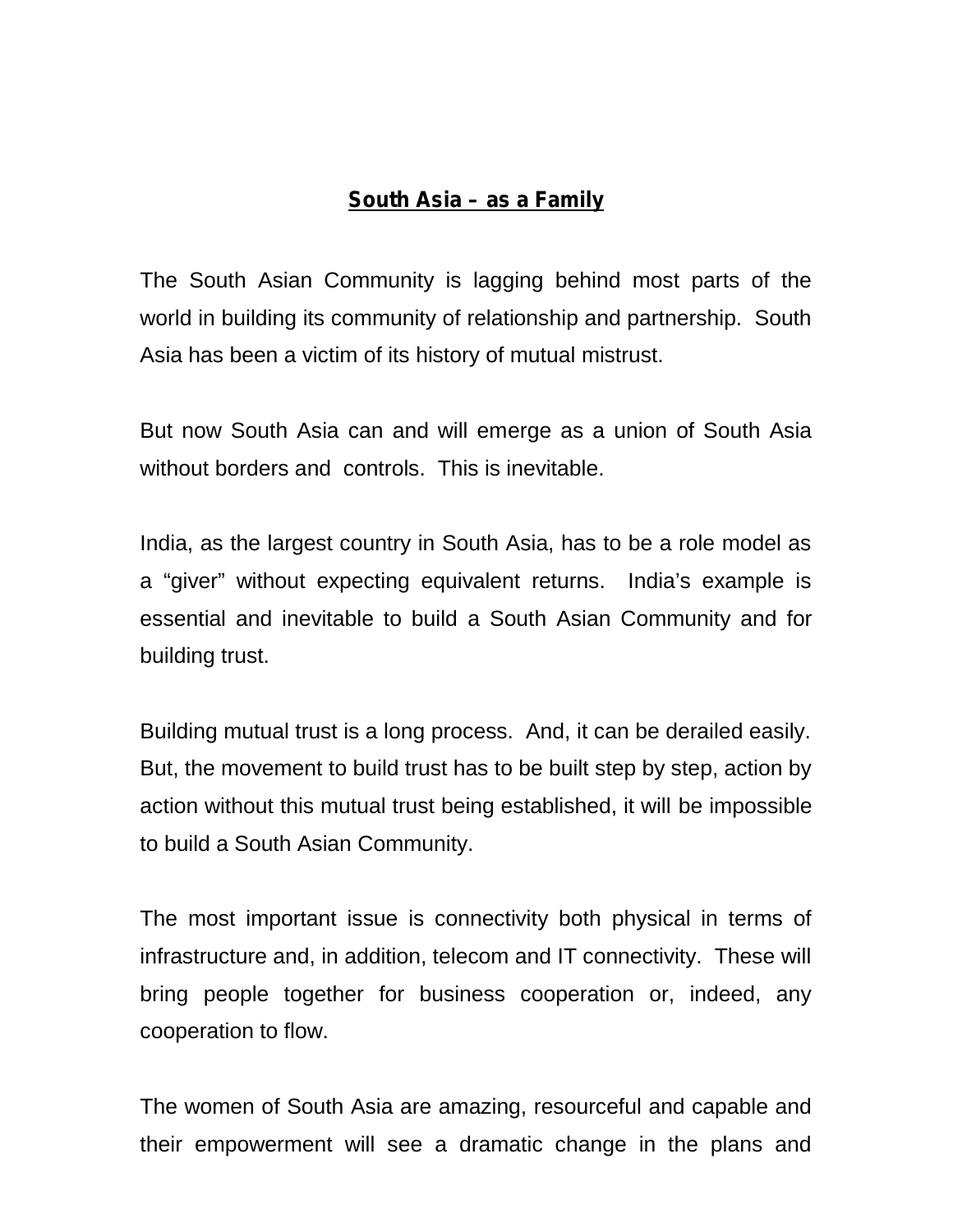prospects for a South Asian Community. Women are more evolved and can play a major role.

South Asia is a region of youth. India's 400 mn under 25, 700 mn under 40 is an example of a young nation full of energy. These young people are not influenced by the past. They are focused on a new future. We must involve them in building the South Asian Community.

South Asia has to become a fee trade area, without barriers, taxes and duties. India has to take the first step to allow exports to India by South Asian Countries, free of duty, free of barriers.

Governance –and the sharing of best practices – the learning from all – to address development and terrorism has become a major issue. Within that law and order, corruption, judicial systems, etc have to be addressed together.

The building of human resources capacity through education, training, and retraining would change the face of South Asia and its future. This is a huge challenge. Today, through skills training school dropouts are getting world-class training in skills and employability.

With 700 mn people in the villages of South Asia their lives have to be enriched and we are now seeing a cluster and hub approach to rural development as well as self-help groups making a difference.